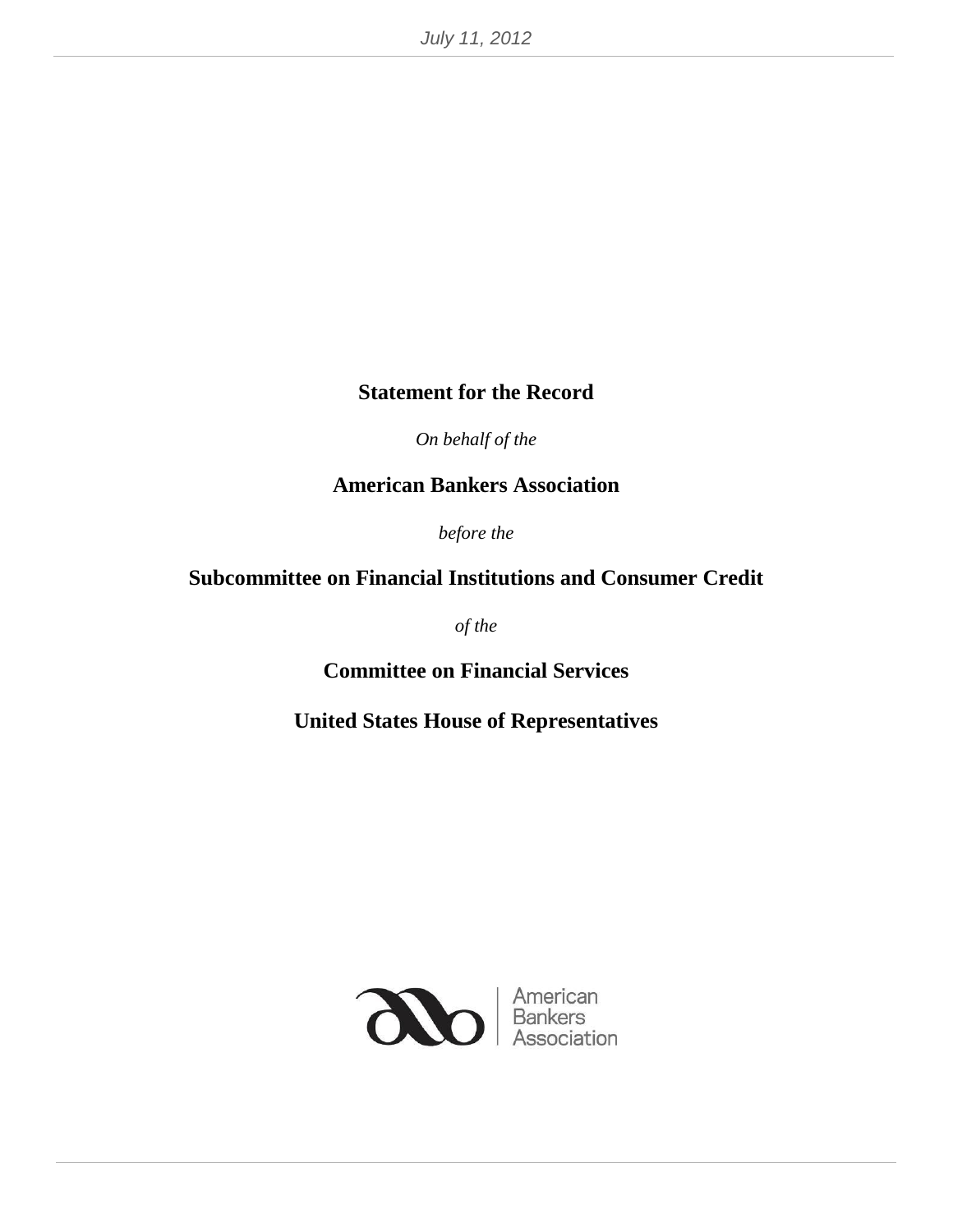# **Statement for the Record** *On behalf of the* **American Bankers Association** *before the* **Subcommittee on Financial Institutions and Consumer Credit** *of the* **Committee on Financial Services**

**United States House of Representatives July 11, 2012**

Chairman Capito, Ranking Member Maloney, and members of the Subcommittee, ABA appreciates the opportunity to comment on the impact of Dodd-Frank's home mortgage reforms. ABA represents banks of all sizes and charters and is the voice of the nation's \$14 trillion banking industry and its two million employees.

We would like to focus our comments today on the ability to repay provision and the qualified mortgage (QM) definition. We believe that the rules developed to implement the QM are among the most important provisions of DFA's consumer protection provisions. For that reason, we are including with this statement both comment letters ABA has submitted to date on the proposed QM rule as well as all supporting documents. The changes contained in these rules when they are finalized are significant. If not correctly crafted, the final rule will lead to serious disruptions in the availability of mortgage credit and we believe it is important to provide the CFPB and the Congress with the most detailed analysis and information available. Our comments below will summarize our views which are expressed in greater detail in the attached submissions for the record.

These rules represent a game-changer for the mortgage market because of the impact that the rule will have on qualified borrowers' ability to access credit at a reasonable cost, the harsh consequences of non-compliance and the costs associated with that compliance . Lenders that violate repayment ability requirements will be subject to the same damages applicable to Home Ownership and Equity Protection Act (HOEPA) loans, recoupment by the consumer, new enforcement authorities by state attorneys general, the potential to face liability for violation of ability-to-repay for the life of the loan, and more. Because of these severe potential consequences, the QM definition, which is intended to provide assurances that a lender has met the ability-to-repay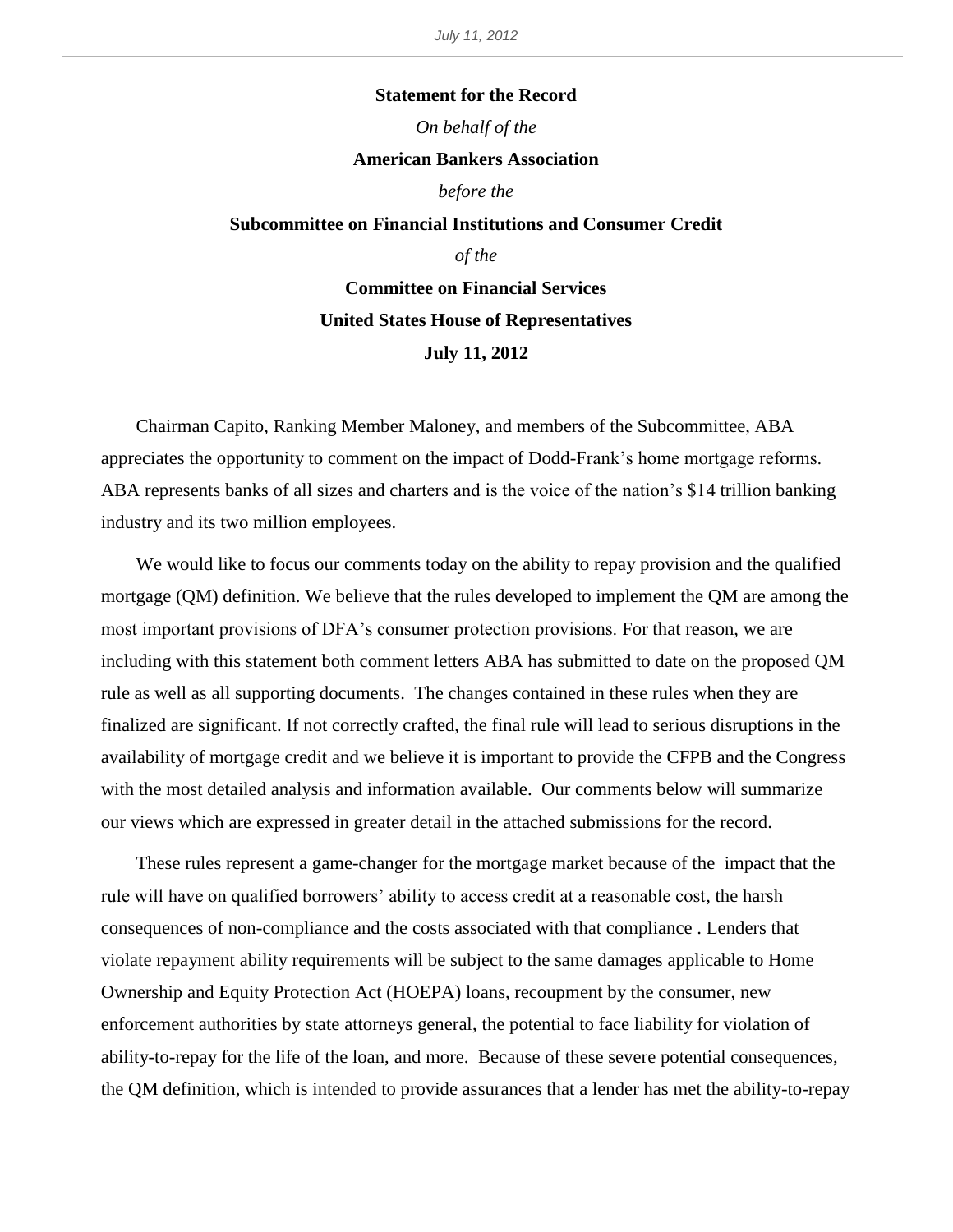requirements, will be vitally important. Our members have assured us that the QM will become the limit and extent of their lending under the new "ability to pay" regime. Quite simply, few loans are likely to be made outside of the QM definition.

*The QM standard will become the stage on which most mortgage lending will take place.* As such, the QM must be designed, not as a small subset of selected loans, but rather, as a platform upon which the great majority of the mortgage market will now operate.

Dodd-Frank's ability-to-repay and QM proposals were crafted in reaction to a period of lax underwriting and other credit qualification failings across much of the industry. Those lapses have been addressed and corrected by the marketplace, even absent the implementation of new rules. While it is vital to ensure that such lapses do not occur again, it is equally important, both for economic recovery and for future availability of affordable credit, not to over-regulate and unnecessarily constrict the mortgage market. If the mortgage market is to rebound, it is critical that the Consumer Financial Protection Bureau (Bureau) provide lenders with clear, understandable rules that allow for the kind of safe lending that is happening today and a safe harbor to properly shield lenders from unreasonable litigation risks when they make safe, quality loans. A final rule that does not give lenders clarity and breadth in standards and a safe harbor will not prove sufficient to achieve the stated goal of the Congress: to promote a robust mortgage lending market for all borrowers and to satisfy our nation's reasonable housing finance expectations.

We would like to make the following points today.

- **The QM standard should be broad enough to encompass the vast majority of loans being made today.** Since it will serve as the basis for the entire mortgage market, it should be established with as much flexibility as possible.
- $\triangleright$  The QM must afford lenders the legal certainty of a safe harbor against liability This is the only way that banks will take on the incredible risks associated with the new mortgage lending platform.
- **The final rule must take into account all of the other changes that are being mandated by other Dodd/Frank requirements and other regulations.**

We discuss these items in detail below.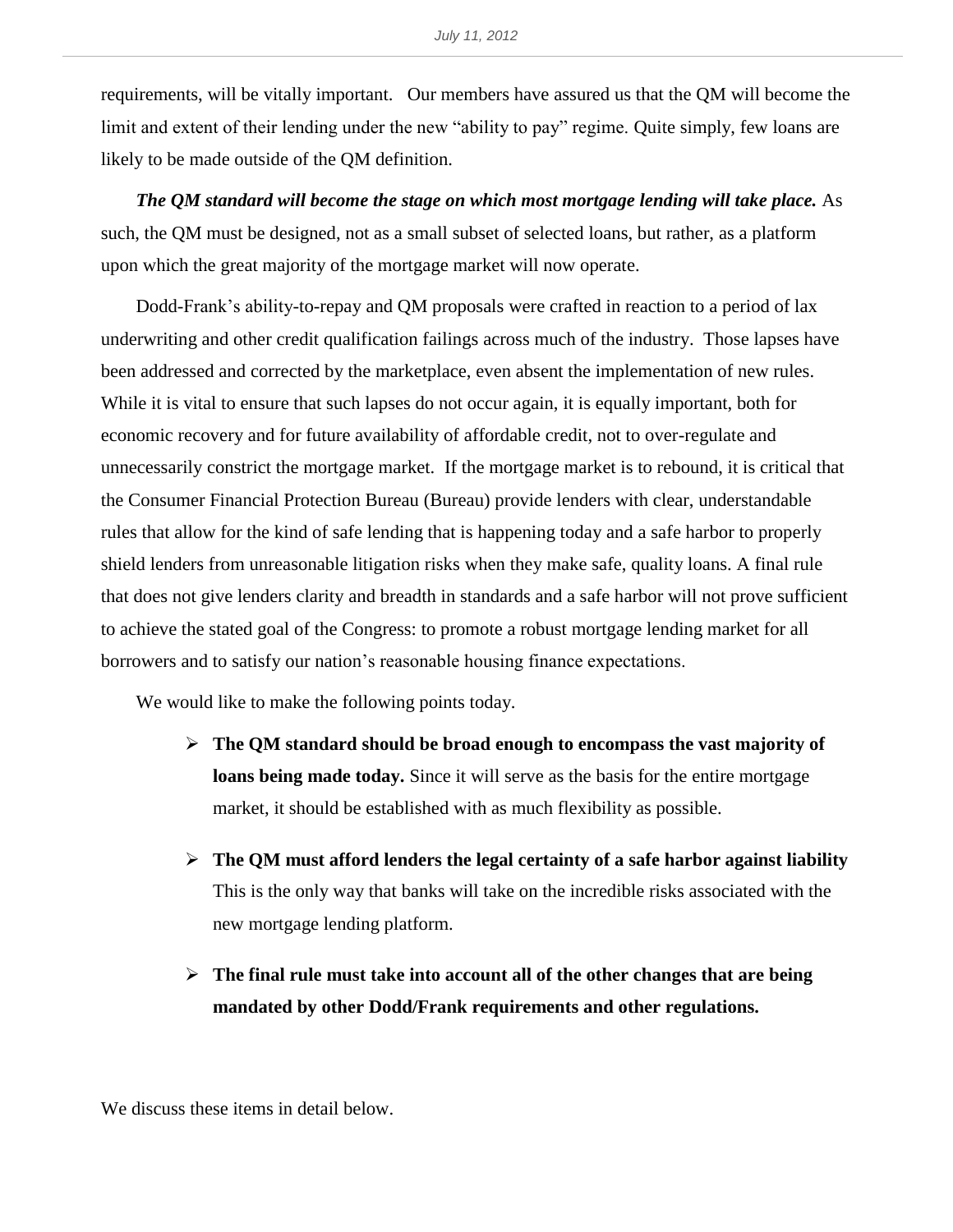## **I. The QM standard should be broad enough to encompass the vast majority of loans being made today.**

*ABA, and most other industry representatives, along with many consumer groups all agree that the QM should be a broad category encompassing most loans being made today.* The loans being made now are well underwritten without exotic or troublesome features, unlike some of the loans made prior to the economic crisis. If the QM does not include most of these loans, it will unnecessarily restrict credit, harming efforts toward recovery in the mortgage sector. Even HUD Secretary Shaun Donovan has argued that the QM should be broad enough to include most loans made today.

For this reason, we are concerned about proposals to use inflexible or inappropriate methods to determine whether a loan is a QM. In our attached comment letters we address in some detail our concerns over using a Debt-to-Income (DTI) ratio of 43 percent, as some groups have proposed as a "bright line" for the QM.

ABA understands and appreciates the usefulness and desirability of using "bright line" standards for determining whether a borrower has an ability to repay. Clear bright lines help to provide certainty against legal liability and expense. We note however, that all bright line standards have limitations and unintended consequences. One of those consequences is that borrowers who may be otherwise well qualified for a loan, but who fail a specific DTI cutoff, could be denied credit. Additionally, because neither mortgage loans nor mortgage borrowers are homogenous, a hard and fast DTI will have differing effects upon different mortgage lenders and different mortgage applicants. For example, community banks, and the communities they serve, could be adversely impacted by too low a DTI. Community banks tend to engage in more relationship lending, where a long-standing relationship with a borrower and knowledge of that borrower's credit history and history with the bank is a key aspect of the underwriting of any loan. Such an institution (and their borrowers) would be far more likely to be impacted by a median DTI than would a larger institution which relies primarily on anonymous data averages in a standard underwriting model or program.

A representative sample of ABA mortgage lenders found that on average 14.3 percent of mortgages originated between October 1, 2010 and April 1, 2012 had a DTI of 43 percent or more. About 10 percent of institutions reported 30 percent of mortgages with a DTI of 43 percent or more, including portfolio lenders with outstanding loan performance records. Given the high underwriting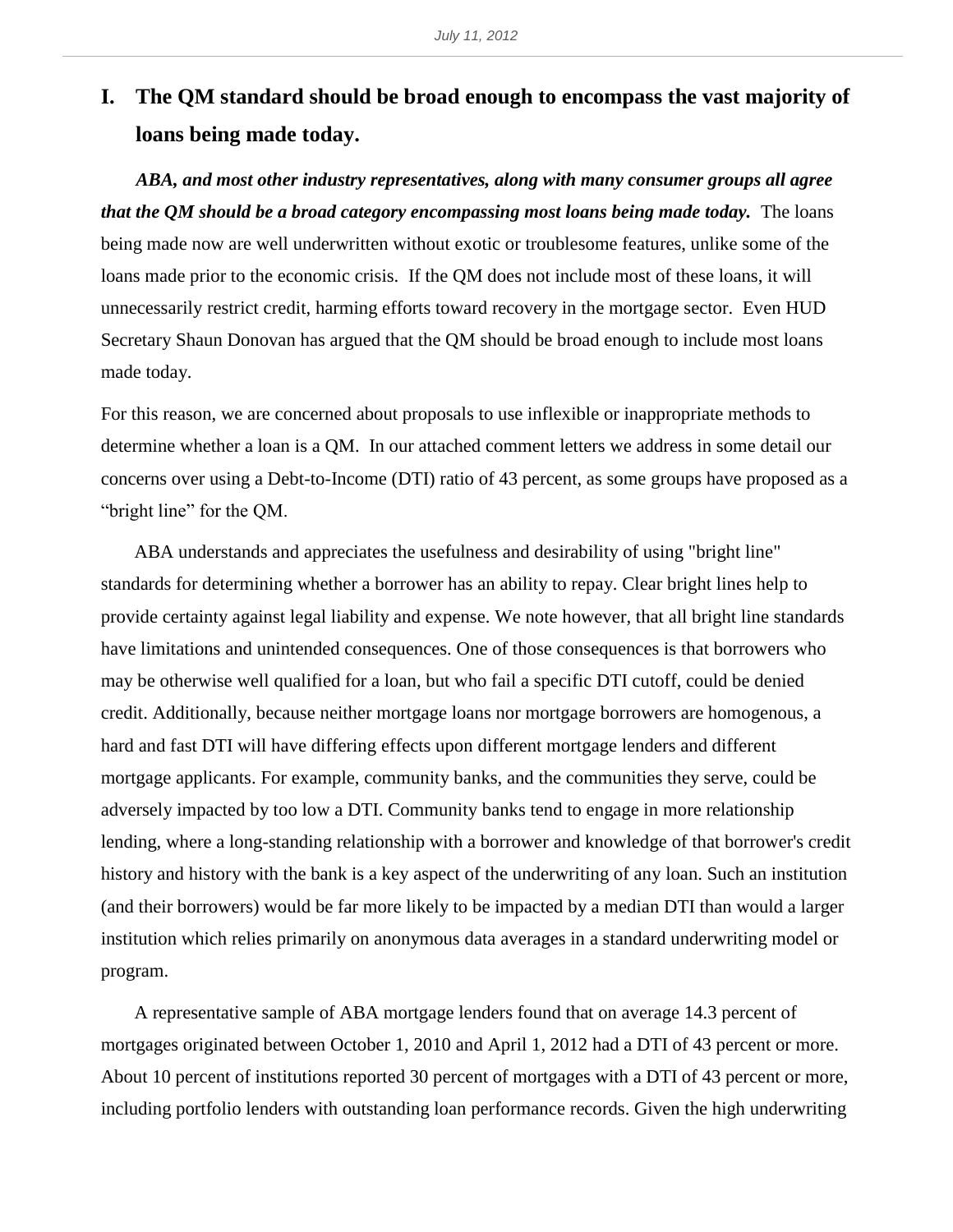standards currently being utilized, it can be reasonably inferred that setting a DTI of 43 percent or lower will negatively impact a significant portion of borrowers who would otherwise qualify for credit even under today's stringent underwriting standards. For some institutions (and borrowers) a 43 percent DTI will have a pronounced impact on ability to qualify for the QM designation. A DTI cutoff of 43 percent will have an even more pronounced impact on low income and minority borrowers, who tend to have higher DTI ratios.

This impact on low and moderate income borrowers triggers a number of concerns related to fair lending and the potential for unintended consequences of the QM on banks' efforts to ensure compliance with fair lending laws.

ABA believes that this is a crucial element that must be addressed in any final rule dealing with repayment ability. As ABA identified in its July 2011 comments, the very core of the Qualified Mortgage rulemaking is to codify sensible mortgage underwriting standards and to discourage creditors from making mortgage loans outside of those standards. By design, therefore, these ability-to-repay rules narrow the alternatives to "safer" categories of loans. Such a structure, when imbedded in law, will reduce the diversity of lending products and will diminish banks' abilities to tailor financial products to fit consumers' specific needs.

The Bureau cannot turn a blind eye to this very significant dilemma—the rigidity of these rules will mean that individuals and populations with damaged or undeveloped credit will likely be excluded from the QM portions of the market, and that will mean significantly more expensive credit, or worse, no credit at all. These distinctions will be made even within the Qualified Mortgage marketplace. All Qualified Mortgage loans will not have the same risk of default, and many banks will – justifiably – not wish to face a single lawsuit alleging that the bank made a loan that the consumer did not have the ability-to-repay.

In our initial comments to the Bureau on this rulemaking, ABA asked that "regulators be cognizant of this point and remain vigilant of the real world impact that these new provisions will have on communities all across America." After further consultation with members and legal experts, ABA now urges more than mere recognition and vigilance. For purposes of safety and soundness, in order to achieve appropriate and orderly oversight of lending practices, in order to guard the reputational risk of the entire industry, and in order to ensure adequate levels of funding to all populations, ABA requests that the Bureau adequately discuss and define the appropriate and feasible interplay between discriminatory lending and ability-to-repay requirements.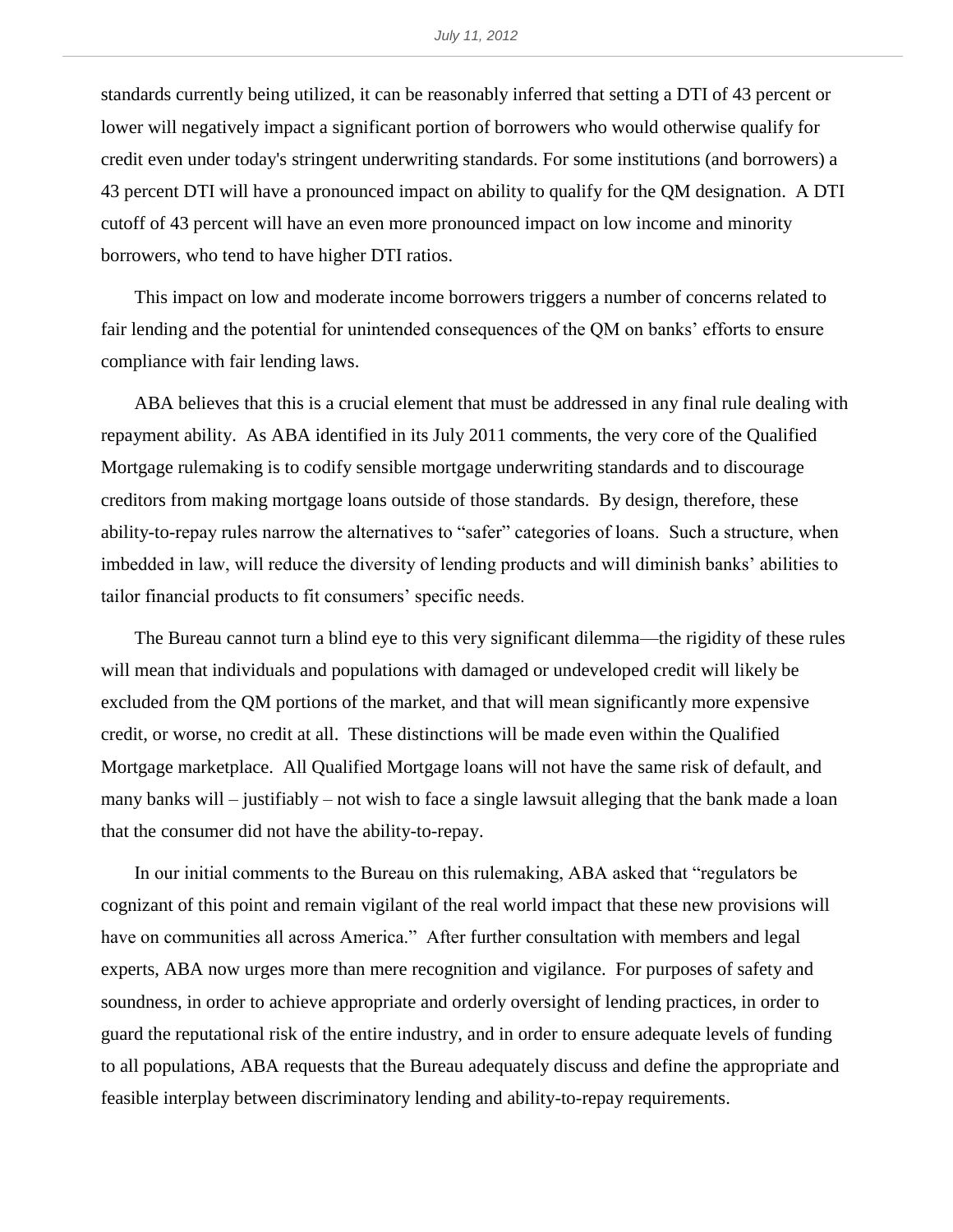The Bureau must, for instance, carefully articulate its views on the statistical differences among borrowers (which could be portrayed as disparate impact) that could result from limiting lending to Qualified Mortgage segments only. The Bureau must address the legal analysis that will apply to premium pricing in instances where lenders dare to lend outside of the Qualified Mortgage boundaries. We urge that these crucial clarifications be part and parcel of any final rule issued by the Bureau. We are not pointing out mere probabilities or hypothetical scenarios—we are referring to obvious discrepancies that are absolutely certain to arise. Ignoring or overlooking the disparate effects of this regulation will exacerbate a very crucial issue of basic fairness and will only create more confusion and disharmony in an already unsettled and highly charged issue area.

### **II. The QM must afford lenders the legal certainty of a safe harbor against liability.**

The Board proposed two possibilities to provide protections to lenders, a rebuttable presumption and a safe harbor. The rebuttable presumption is an assumption that is made in the law that will stand as a fact unless someone comes forward to challenge the factual basis of the assumption. The "presumption" is only good until it is contested and shown to be wrong to a judge or jury. Clearly, this opens the doors to extensive and expensive litigation. The safe harbor would still allow for a challenge based upon the ability to repay. However, unlike the rebuttable presumption, there are methods to dispose of the challenge at an earlier stage of any legal proceeding, so long as the elements of the safe harbor are proven. We would like to commend you, Chairman Capito, as well as Rep. Brad Sherman, for your efforts in organizing a letter signed by over seventy five of your colleagues to the CFPB urging the adoption of a safe harbor.

Because liability for an ability to repay challenge runs for the life of the loan, without a safe harbor, lenders will face potential costly lawsuits for the life of any loan they make. The potential costs for defending against such claims will increase the cost of loans (because costs will be priced into the loan) or drive lenders from the marketplace (because they will not want to take on the liability). Even groups like Habitat for Humanity have told CFPB that without the legal certainty of a safe harbor they would be unable to continue their mission, because a single legal challenge would require more resources than they could afford. The potential cost of litigation will be of particular concern for medium- and smaller-sized banks that do not have the kind of legal department or budget to be able to assume the potential costs that will result from a rule without a safe harbor.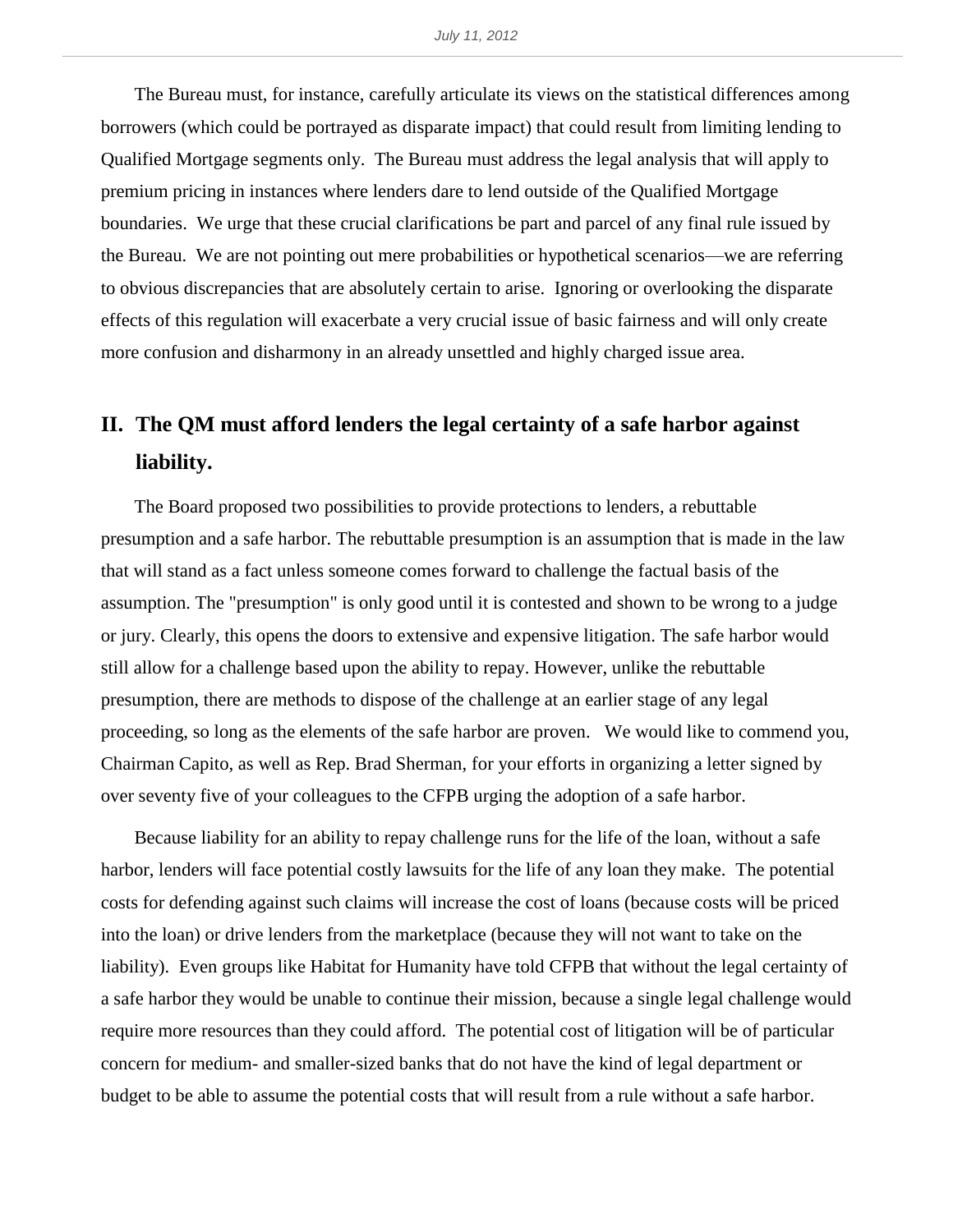ABA was pleased that the CFPB listened to our concerns about potential litigation costs associated with a choice between a rebuttable presumption and a safe harbor and chose to reopen the comment period to gather further input on this topic. In our attached comment letter of July  $9<sup>th</sup>$ , 2012 we discuss these issues in detail, but provide a summary of our views for you here as well.

To respond to the CFPB's request for additional information regarding litigation costs, ABA undertook a survey of a representative sample of ABA members to more methodically analyze the scope of lender reactions to this rulemaking. In this survey (see Attachment 3), ABA reached out to bank legal counsel and mortgage business line professionals to gather their views on the litigation and legal risks that they believe will be posed under the alternative Qualified Mortgage definitions of "rebuttable presumption" versus "safe harbor," as set forth in the proposed rule. ABA also requested that legal counsel respondents estimate potential litigation costs associated with a rebuttable presumption standard versus a safe harbor.

Finally, the survey collected opinions from both legal counsel and chief real estate lending officers on the likely business decisions which may result from the alternatives presented in the proposed rule. The results of this survey, described below, decisively validate the concerns that ABA expressed in its July 2011 comments.

*Costs:* ABA's survey requested legal counsel to approximate historical costs of litigation of all types, on a per case basis, where the bank prevailed at the summary judgment stage. Respondents estimated the average cost to be \$25,000 per case, with a maximum estimate of \$75,000 per case. By comparison, the survey inquired about the historical cost of litigation on a per case basis where the bank prevailed and the case was fully litigated. In such instances, the estimates jumped to an average cost of \$100,000 per case, with a maximum estimate of \$400,000 per case. These figures illustrate why banks are very concerned about the potential for a high-volume of ability-to-repay litigation. For community banks, one legal challenge could cancel out years of mortgage-related profits.

*Rebuttable Presumption:* To collect information regarding the rule's impact on lending, ABA surveyed bank counsel and real estate lending officers on their forecast of the effect that a rebuttable presumption standard would have upon the use of risk-based pricing methodologies. The poll reflects the prediction that changes in fee structures would occur, with 52 percent of respondents stating that they expected "significant" changes in fee structure to offset litigation risk, and 46 percent expecting a "small change."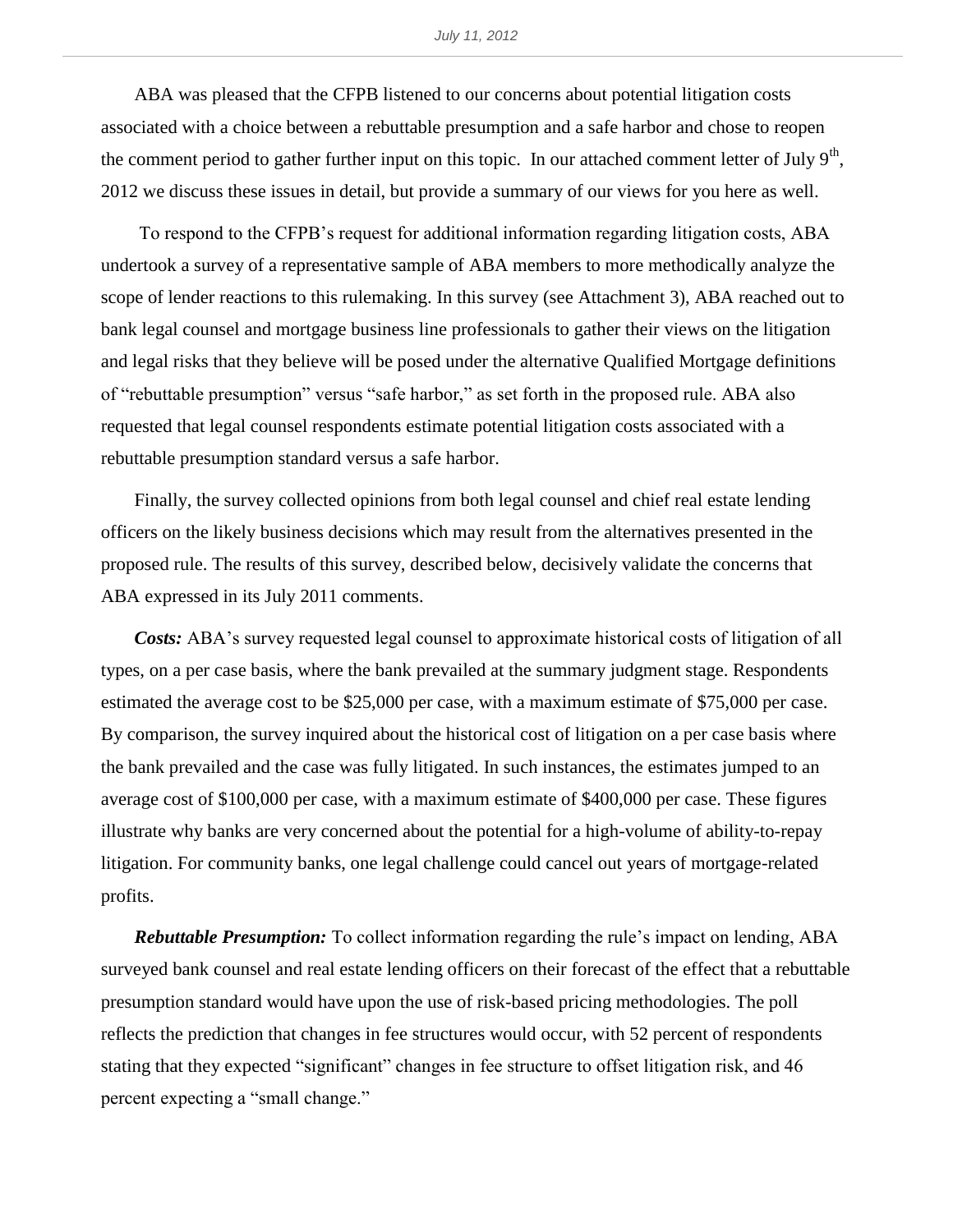In terms of the effect that a rebuttable presumption standard would have on underwriting methodologies, respondents unanimously discarded the possibility that there would be no change from current landing standards. In fact, 71 percent believe their bank will adopt "significantly" more conservative underwriting standards, while 29 percent believe that they would adopt only "somewhat" more conservative underwriting.

Finally, 71 percent of respondents believe that a rebuttable presumption standard would lead to reductions in mortgage lending, with 45 percent asserting that the reduction would be "significant." If there is a rebuttable presumption rather than a safe harbor in the definition of a Qualified Mortgage, 10 percent of respondents believe their bank may exit the mortgage origination business. The survey revealed that only 19 percent of respondents could assert that this choice would lead to "little change" in the bank's commitment to mortgage lending.

*Conclusions of Survey:* These somber numerical results portend significant reductions in mortgage credit if the rule's legal standards are not clearly crafted as a safe harbor to properly shield lenders when they make safe and compliant loans. By rather wide margins, the banks' business officers and legal counsel believe that the application of a rebuttable presumption standard will result in higher fees, stricter underwriting and less credit availability.

#### **III. The final rule must take into account all of the other changes that are being mandated by Dodd/Frank and other regulations.**

It is vital to remember that the implementation of ability-to-repay and QM requirements is not occurring in a vacuum, but instead is taking place in parallel with an unprecedented number of other regulatory changes. Among these, are RESPA/TILA integration (on which ABA testified before the Subcommittee on Housing and Insurance on June  $20<sup>th</sup> 2012$  and reform mandated by Dodd/Frank, new Mortgage Loan Originator Compensation rules, reforms to the appraisal process and the development of new servicing standards. Implementation of all of these rules must occur in an orderly and coordinated fashion to ensure that disruptions are not created for borrowers, and to provide lenders with adequate time to adjust forms, products and implement training and reprogramming.

ABA believes that this rulemaking will demand significant implementation efforts and will therefore require expanded time periods for compliance. ABA has asked the Bureau to set a compliance date of, at minimum, 18 months from the issuance of the final rule.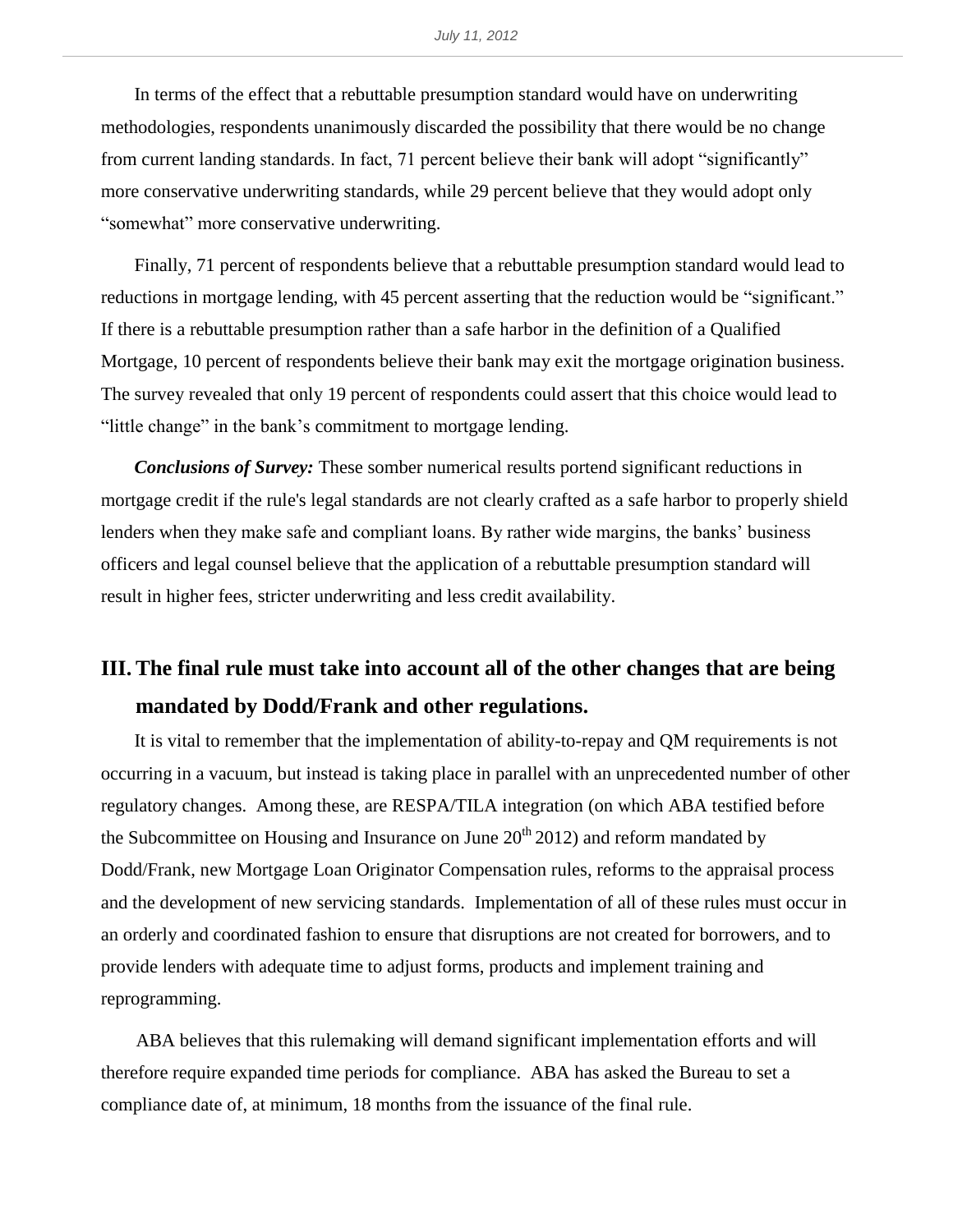ABA advances this request by noting that this rulemaking concerns loan underwriting—the most fundamental element in lending and one that will cause ripple effects across bank functions involving origination, settlement and regulatory compliance. These ability-to-repay requirements will force banks to re-analyze their product lines, retrain staff, and reorganize the processing and administrative elements of their mortgage operations. Banks will be required to make very broad system adjustments at many levels. As ABA expressed in its comments to the Bureau, the technology systems that ensure proper compliance with regulations and that generate the proper disclosures for individualized transactions are integrated rather than isolated. A change in a bank's documentation requirements or qualifying considerations will force a change in the compliance software. These changes must be identified, incorporated into existing systems, and tested to ensure that they respond adequately to all product lines.

There is no question that these rules will force broad scale changes to lending guidelines—as we describe above, secondary market players and investors will have to ensure that none of the loans they purchase fall outside the standards set forth by this rulemaking. The administrative and quality assurance efforts that must be devoted to these investor guideline changes demand considerable implementation resources. Depending on the final shape of the regulations, the abilityto-repay changes will require a reconsideration of most product lines as well as their pricing. Finally, it is important to realize that the scope of the reformation undertaken here will require that regulators develop new enforcement procedures and interpretative guidelines, and examination staff will have to develop new examination procedures for all their visits.

#### **Conclusion**

The Dodd-Frank Act's ability-to-repay provisions contain the most consequential policy implications of any other mortgage-related regulation. As expressed above, this rule will effectively delineate the scope of residential mortgage lending across all market segments, making it imperative that these provisions be thoroughly weighed and accurately considered. We commend the subcommittee for holding this hearing and for your efforts to work with all interested parties as well as the CFPB to ensure that we achieve a workable, enforceable and efficacious final rule. Again, ABA appreciates this opportunity to submit these comments, as well as the attached comment letters to the CFPB, for the record.